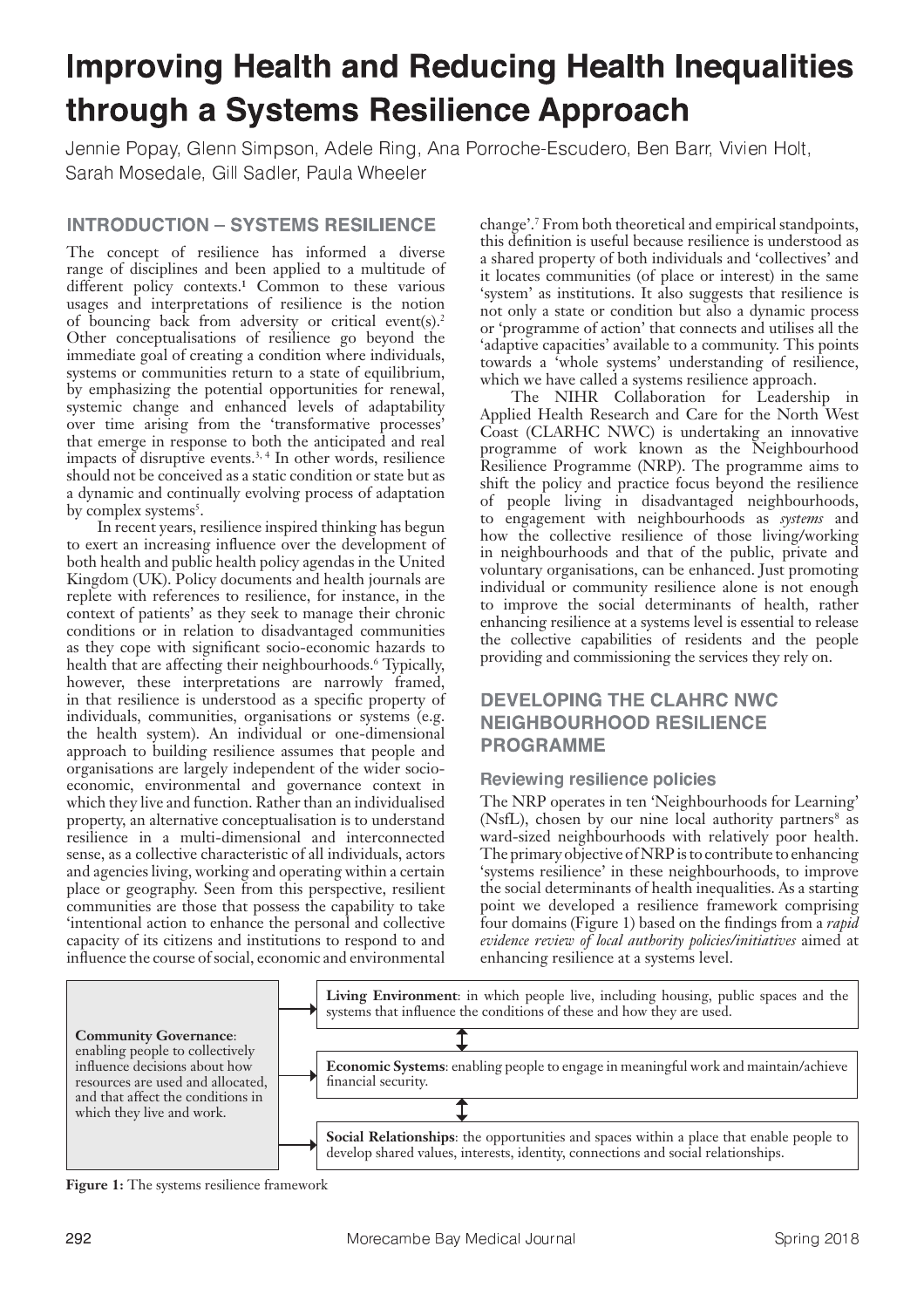Resilience-related initiatives underway within our ten NsfL, such as those shown in Table 1 below, were then mapped across these four domains and a '*Resilience Profile*' was produced for each neighbourhood. Next, we *conducted a series of rapid evidence reviews as a capacity building and decision-making tool.* The first three focused on resiliencerelated topic areas selected by representatives for the ten NsfL including staff and councillors from our local authority partners:

- 1. Interventions aiming to reduce vulnerability to debt, e.g. increasing access to credit unions and debt advice.
- 2. Interventions aiming to improve the quality of privately rented accommodation e.g. selective licensing of landlords.
- 3. Interventions aiming to improve social relationships e.g. combatting isolation/loneliness.

Council partners nominated ten staff members to work on the reviews alongside the academic team. Based on the review findings, resources have been produced to inform subsequent decision-making within our neighbourhoods, including policy briefing papers and an academic paper.

## Engaging in the neighbourhoods

Early in 2016 we started engaging with residents and stakeholders in the NsFL. The programme is being implemented in two 'waves' to facilitate iterative learning. A member of the academic team works with the relevant local authority representative and stakeholders to develop engagement strategies and conduct exploratory conversations with NsfL residents. Initially informal groups developed the work but over time formal Local

Oversight Groups (LOGs), which include residents, council, NHS and third sector representatives have become established with responsibility for designing and implementing local resilience initiatives.

 In each neighbourhood, a third sector organisation has been contracted to employ a facilitator to recruit residents as advisers to the resilience programme and support their continued involvement. Together these organisations and the resident advisers have formed a Community Research and Engagement Network (COREN) in each neighbourhood.

#### Designing and implementing the local resilience initiatives

As area interventions are context dependent, there are no 'silver bullets' for the process of identifying the focus for the local work. Taking an inductive approach to inquiry, co-production and engagement, the lead researcher in each neighbourhood has engaged in conversations with a range of stakeholders and residents to develop the process.

 Neighbourhoods are at different stages of this process. In one neighbourhood, the topic (population transience and the quality of privately rented accommodation) was agreed at an early stage without much additional information gathering. In most areas, however, residents have been or are being supported to conduct 'participative enquiries', focusing on issues which residents and stakeholders feel are affecting the resilience of their neighbourhood. These enquiries have, for example, focused on access to debt advice services and factors affecting the use of community facilities. In some neighbourhoods, the results of these enquiries have now been considered by members of the LOG and they are beginning to re-design and plan the

| <b>Living Environment</b><br>Using planning to increase the amount,<br>quality and use of open spaces;<br>'Healthy Homes-style' initiatives;<br>$\bullet$<br>Fuel poverty reduction;<br>$\bullet$<br>Investment in affordable housing;<br>$\bullet$<br>Selective licensing of private landlords;<br>$\bullet$<br>Collective purchasing of energy to<br>$\bullet$<br>reduce the costs to low income families. | <b>Economic Systems</b><br>Welfare and debt advice;<br>Action against loan sharks;<br>$\bullet$<br>Establishing Credit Unions in<br>disadvantaged neighbourhoods;<br>Living wage policies;<br>$\bullet$<br>Public sector procurement initiatives<br>$\bullet$<br>promoting employment;<br>Support for small businesses.<br>$\bullet$ |
|--------------------------------------------------------------------------------------------------------------------------------------------------------------------------------------------------------------------------------------------------------------------------------------------------------------------------------------------------------------------------------------------------------------|--------------------------------------------------------------------------------------------------------------------------------------------------------------------------------------------------------------------------------------------------------------------------------------------------------------------------------------|
| <b>Social Relationships</b><br>Community clubs/associations;<br>Community arts projects;<br>$\bullet$<br>Interventions to reduce social isolation;<br>$\bullet$<br>Volunteering.                                                                                                                                                                                                                             | <b>Community Governance</b><br>Neighbourhood partnerships, boards or<br>forums;<br>Councillor devolved ward budgets;<br>$\bullet$<br>Participatory budgeting;<br>$\bullet$<br>Community Asset Transfer.<br>$\bullet$                                                                                                                 |

**Table 1:** Combined matrix of resilience initiatives in NWC neighbourhoods across the four domains (2015)